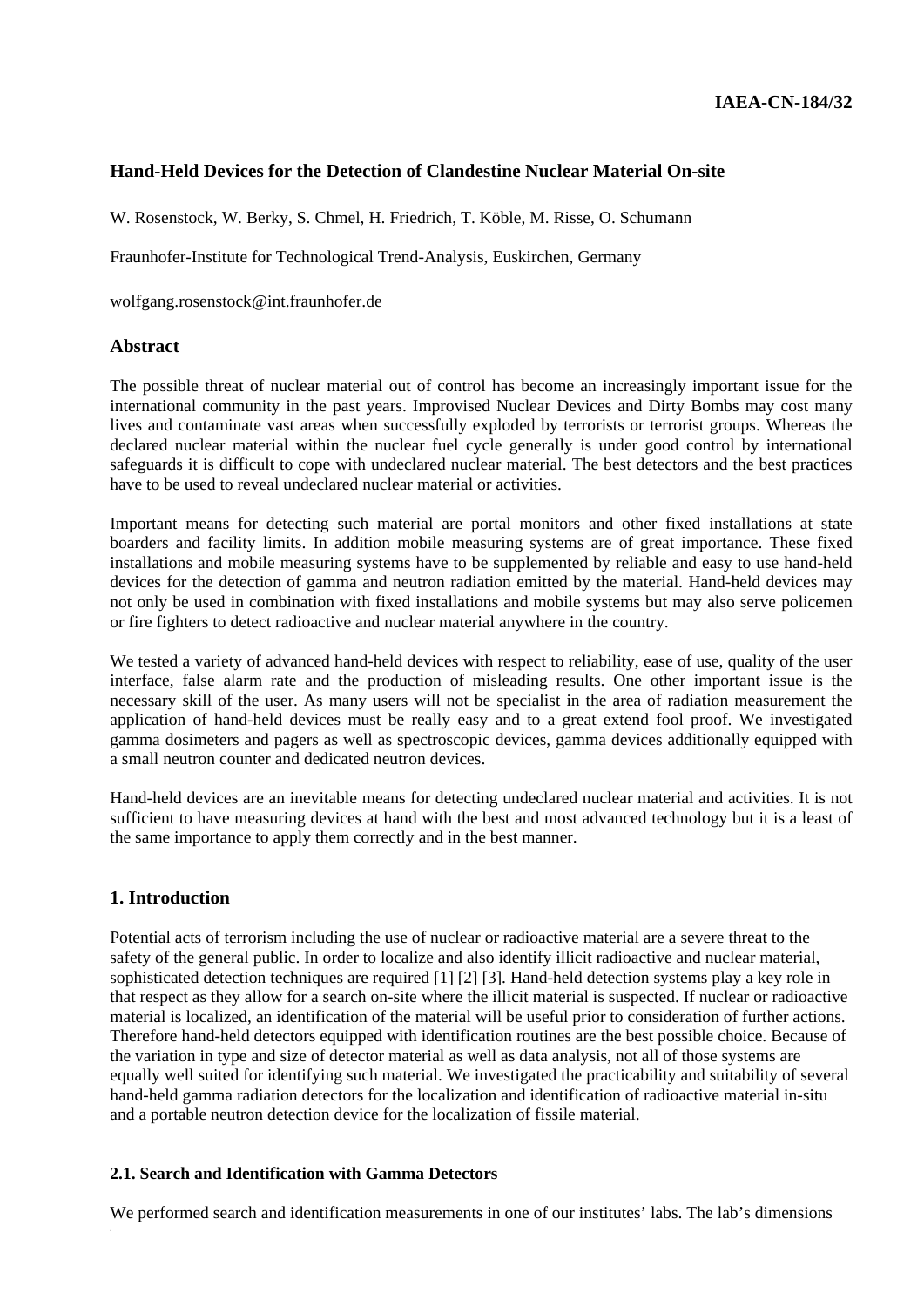are: 8 m (length) x 4 m (width) x 2.5 m (height). Figure 1 shows a picture of the lab, taken from the entrance.



*Figure 1: Overview of the lab where the radioactive source was hidden.* 

The hidden radioactive material was a Co-60 source (activity: 350 kBq). Because of its small dimensions (2.5 cm, see figure 2) and transparence it was relatively inconspicuous and difficult to spot.



*Figure 2: Co-60 source used for testing the search-qualification of detectors.* 

For the surveys five detection systems from four different manufacturers were investigated, featuring different crystal materials, sizes, weights, and analysis software. In addition, the dose rate measuring device FH40 which is widely used was investigated for comparison. Figure 3 shows pictures of these detectors. Their relevant specifications are listed in table 1.



*Figure 3: Detectors used for this study, from left to right: Micro Detective [4], InSpector 1000 [5], IdentiFINDER [6], Interceptor [7], RadEye PRD [8], FH40 G-L [9].*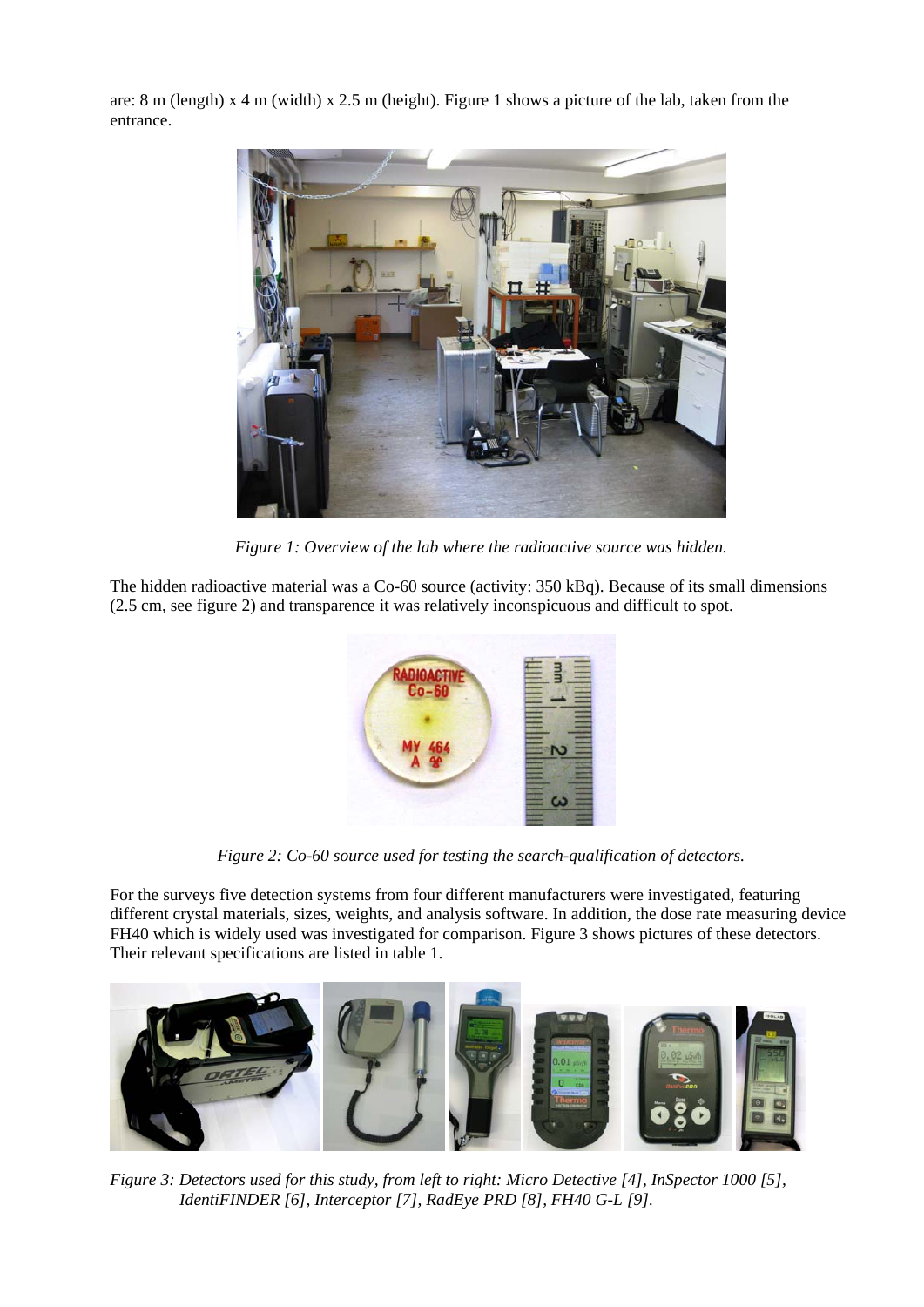In order to gain comparable results for each detector we selected hiding spots at four different heights and had test persons searching the hidden source once for every height with each detector. The order of the hiding spots was altered every time. In this way we achieved a high degree of objectivity.

| <b>Detector</b>                                 | <b>Micro</b><br><b>Detective</b> | <b>InSpector</b><br>1000                | <b>IdentiFINDER</b>           | <b>FH40 G-L<sup>1</sup></b>                    | <b>RadEye</b><br><b>PRD</b>       | Interceptor                     |
|-------------------------------------------------|----------------------------------|-----------------------------------------|-------------------------------|------------------------------------------------|-----------------------------------|---------------------------------|
| Manufacturer                                    | Ametek /<br><b>ORTEC</b>         | Canberra                                | <b>ICx Radiation</b>          | Thermo                                         | Thermo                            | Thermo                          |
| Detector<br>Material                            | <b>HPGe</b>                      | LaBr <sub>3</sub>                       | NaI (Tl)                      | Gas<br>(Proportional<br>Counter)               | NaI(Tl)                           | CdZnTe                          |
| Weight [kg]                                     | 6.9                              | $2.4$ (Body<br>$+$ Probe)               | 1.25                          | 0.45                                           | 0.16                              | 0.27                            |
| Size of<br>Device [cm]                          | 37.4 x 14.6<br>x 27.9            | $19 \times 16.5 \times$<br>$6.4$ (Body) | 24.8 x 9.4 x 7.6              | 19.5 x 7.3 x<br>4.2                            | 9.6 x 6.1<br>x 3.1                | 11.2 x 6.1 x<br>2.5             |
| Crystal Size<br>[cm]                            | 3 (Length)<br>$/5$ (ø)           | 3.8<br>(Length) /<br>3.8 <sub>(0)</sub> | 5.1 (Length) $/$<br>3.6 $(0)$ | $2.6$ (Length)<br>$/ 2.5$ (ø) (Gas<br>Chamber) | 3.1<br>(Length)<br>$/ 1.8 (\phi)$ | $0.7 \times 0.7 \times$<br>0.35 |
| Identification<br>Mode                          | yes                              | yes                                     | yes                           | no                                             | no <sup>2</sup>                   | yes                             |
| Energy<br>Resolution<br>[ $keV$ ] at 662<br>keV | 1.5                              | 23.2                                    | 48                            |                                                |                                   | 19                              |
| Relative<br>Efficiency<br>[%]                   | 10.7                             | 12.6                                    | 8.0                           |                                                |                                   | 0.02                            |
| <b>Battery Life</b><br>[h]                      | > 3                              | 9                                       | 8                             | > 250                                          | 600                               | 10                              |

Table 1: Comparison of the relevant data of the devices

 $\frac{1}{2}$  Dose rate measuring device

² The RadEye is equipped with the NBR (Natural Background Rejection) routine which enables the user to distinguish between "high energy" and "low energy" alarms.

The task of the search procedure was to locate the source as fast as possible and then run an identification if the investigated detector featured such a routine. The time needed for locating the source was noted. For two of the detectors an exact runtime for the identification routine had to be set (IdentiFINDER, InSpector 1000), the Interceptor features a routine choosing this time automatically, and the Micro Detective's identification routine keeps running until it is manually stopped, showing results of identified nuclides during the process.

Each survey started at the lab's entrance. The directions and walking speed during the survey were chosen by the test persons. Among them were people experienced in handling radiation detectors, but also people who did not know the devices at all before. This way of performing the surveys included several random factors due to the individual habits of the test persons thus creating a more realistic scenario.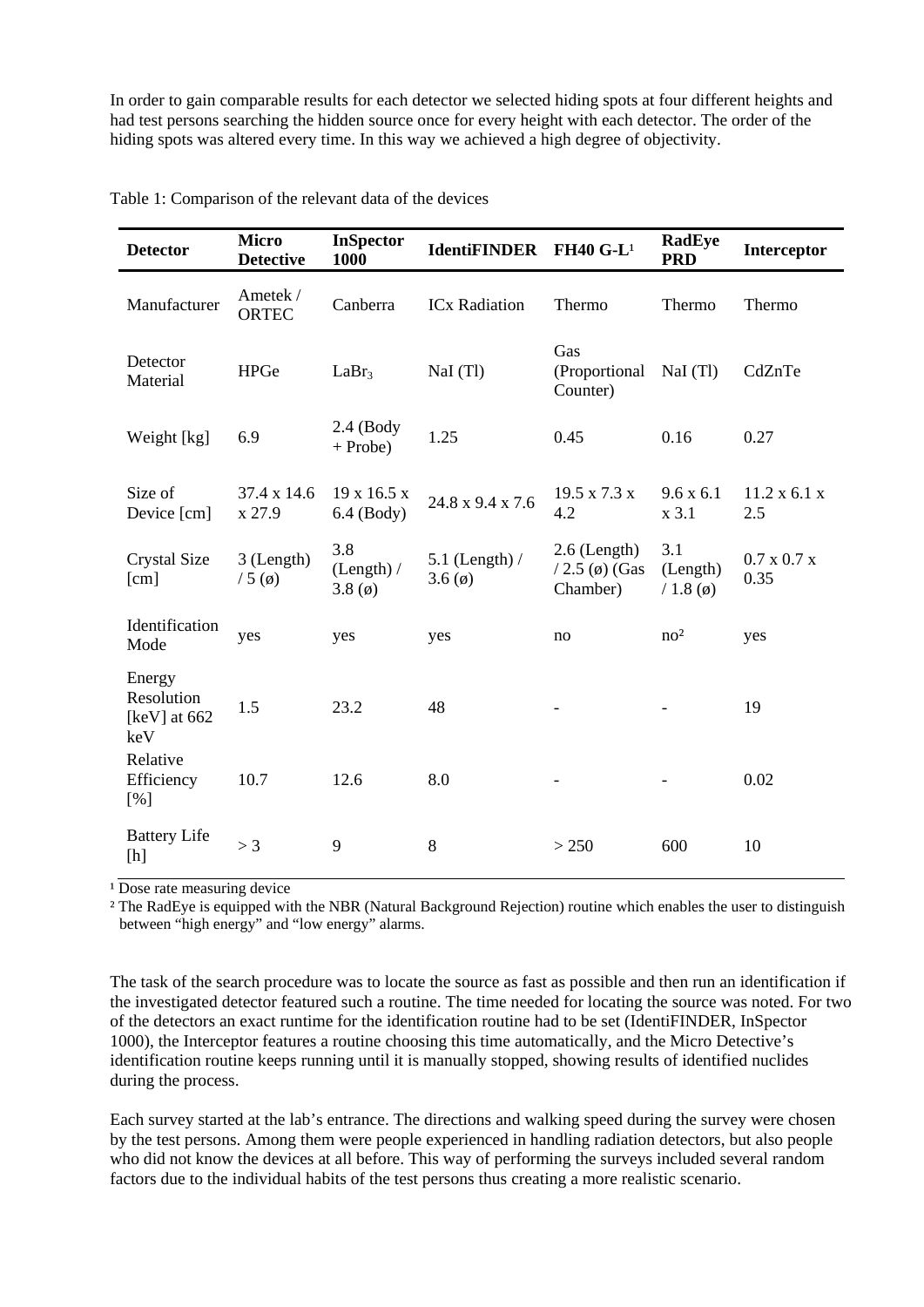#### **2.2. Results**

The surveys were performed by seven different test persons. A larger number of people was not available because of the lab's access restrictions. Therefore we had to accept large variations of the measurement's results. These variations occurred because of the different characteristics of the devices as well as the test persons' individual behavior such as search strategy, e.g. walking speed, walking directions, etc., and personal capabilities.



*Figure 4: Comparison of mean, minimum, and maximum search times for all detectors and all groups of height. In two cases the source was not found at all; these data were not accounted for in the diagram.* 

Figure 4 illustrates the results of the mean search times including all search results. The maximum and minimum search times for all detectors are shown as well.

Identification measurements were performed with the IdentiFINDER, the InSpector 1000, the Interceptor, and the Micro Detective. As for the former two, the runtimes for these measurements were set to values considered to be typical by the manufacturers. In the case of the IdentiFINDER, we selected 30 seconds of measuring time. For the InSpector 1000 we chose 120 seconds.

The Micro Detective merely discriminates between two "confidence levels" referring to the fact that a nuclide is "suspected" or "found". If a nuclide is listed as "found", it can be said to be identified with a certainty of 99.9 % according to the manufacturer. As for the other three detectors, a "confidence factor" given in percent is shown after the end of the measurement, specifying the confidence of a nuclide being identified.

A comparison of the detector's runtimes required for the identification of the Co-60 source would not have been informative as some runtimes were set and others were variable (2-144 s). So only the confidence factors given by the detectors were compared. Additionally, we were interested in false identification results given by the systems because in a real situation users have to rely on the fact that the reported nuclide is really present. Figure 5 illustrates the comparison of the mean confidence factors for all four detectors as well as the number of measurements where false identification results were given. The mean confidence factor was calculated from all measurements with each system. Only with the Interceptor false results occurred. This detector also showed the lowest mean confidence factor. Taking into account that the Co-60 source should have been quite easy to identify at close distance the Interceptor's factor of approx. 57 % is very unsatisfactory, but an experienced user can gain further information from the energy spectrum. The three other detectors turned out to be sufficiently reliable and did not show any false identification results.

In general, the Micro Detective, the InSpector 1000, and the IdentiFINDER are significantly superior to the other three detectors in localizing the source, the InSpector 1000 showing the shortest mean search time of all detectors. However, one has to take into account that the detectors are drastically different in weight and size and therefore in handling. The duration of a survey performed with the RadEye can vastly exceed that of a survey done with the Micro Detective because the latter has approximately 40 times the weight of the former (RadEye). On the other hand, the Micro Detective features the option of identifying material with a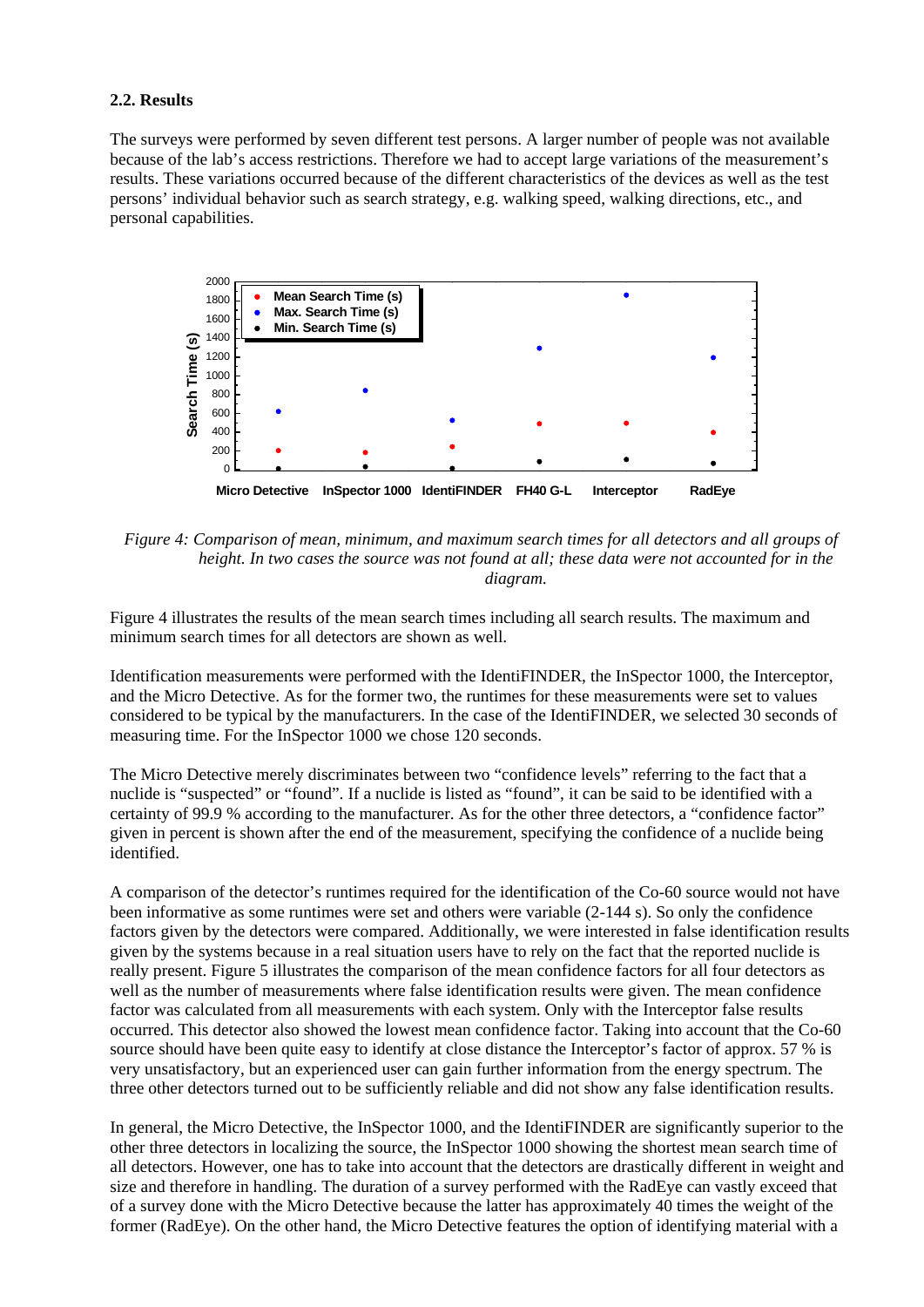high degree of confidence which could be immensely valuable in a real scenario. So the best possible choice of detector in case no preliminary knowledge about the material hidden within a certain area would probably be a relatively light-weight detector equipped with an identification mode showing satisfactorily results.



*Figure 5: Comparison of mean confidence factors for all detectors featuring an identification mode (red dots) and false identification results (blue dots).* 

## **3.1. Search Experiments with the Neutron Detector Fission Meter**

In addition to the search experiments with gamma radiation detection systems we also performed search experiments with the neutron detector "Fission Meter" (manufactured by Ametek/ORTEC) [8]. We investigated the option of locating neutron sources (fissile material) by means of a covert search.

The Fission Meter system consists of a hinged detector unit with 30  $3$ He tubes and a polyethylene layer of approximately 2.5 cm on one side (see figure 6 on the left). The measured data are transferred to a control unit ("Ranger" pocket PC) via serial cable on which they are computed and displayed. The Ranger's screen was displayed on a notebook computer for convenience (see figure 6 on the right). During the search experiments, the detector unit was placed inside a trolley (see figure 7). In this way we performed measurements very similar to a covert search at places of interest such as airports or train stations.



*Figure 6: Fission Meter system with detector unit on the left and pocket PC / notebook computer for displaying the measured data on the right.*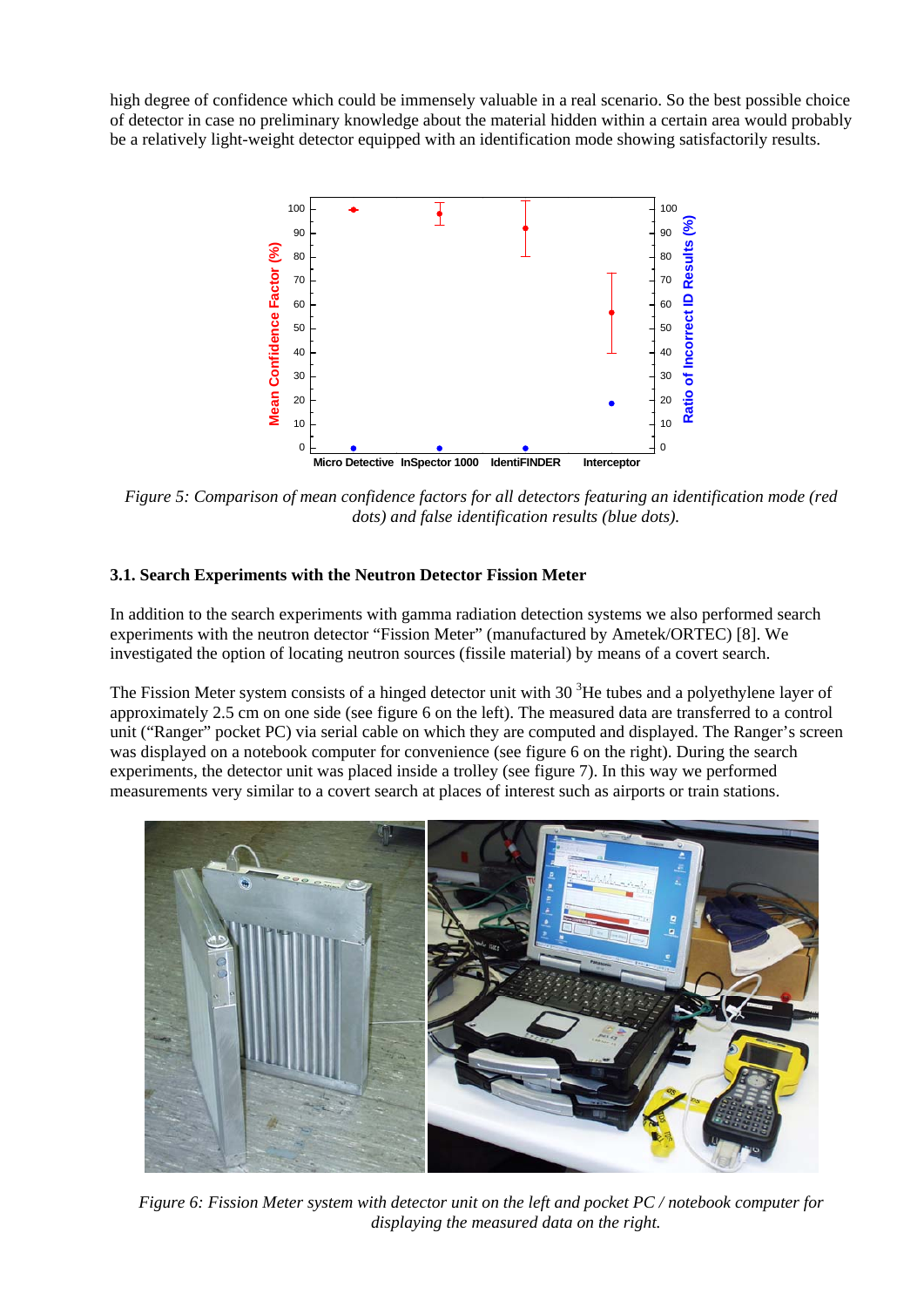We performed experiments both inside a lab and outdoors with Cf-252, Am/Li, and Am/Be sources of various activities and neutron emission rates.



*Figure 7: Detector unit strapped inside a trolley (setup for search experiments).* 

## **3.2. Results of the neutron measurements**

Figure 8 shows the measured count rate with an Am/Li source, activity of 4.4·10<sup>10</sup> Bq and emission rate of  $5.5 \cdot 10^4$  n/s. The source was passed by with the trolley (detection unit inside) at distances of 20 cm to 1 m. The source was located clearly at all distances. The same holds for a Cf-252 source (representing fissile material) with an activity of  $1.9 \cdot 10^5$  Bq and an emission rate of  $2.2 \cdot 10^4$  n/s and an Am/Be source with an activity of  $3.5 \cdot 10^9$  Bq and an emission rate of  $2 \cdot 10^6$  n/s.



*Figure 8: Localization of the Am/Li source in the lab at different distances.* 

We also investigated the detection system's abilities of locating the neutron sources outdoors up to a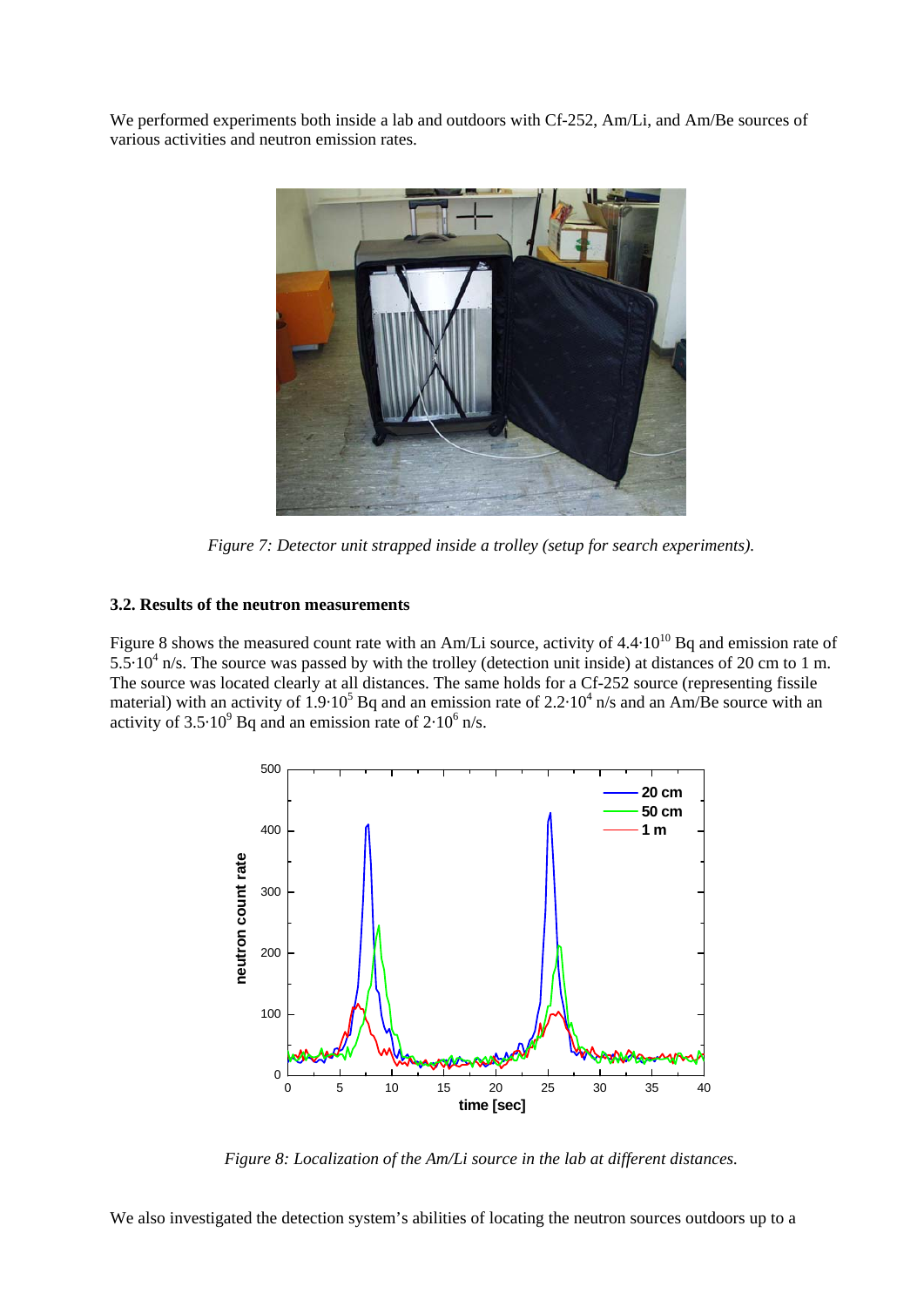distance of 4 m. Figure 9 shows the count rate values for several distances to the Cf source mentioned above. The source's position is marked in this figure. The source could be located up to a distance of 2 m at least; at a distance of 4 m the count rate did not rise considerably above the background so the detection limit was reached for this neutron intensity.



*Figure 9: Localization of the Cf-252 source outdoors at different distances to the detector (count rate values taken from the static search mode in this case).* 

#### **4. Conclusions**

Various detection systems for locating and identifying radioactive or nuclear material in-situ are available on the market. However, their adaptation for fast and reliable operation in a real on-site environment is of varying quality. Therefore, the suitability of a number of Gamma and neutron detection systems was investigated concerning to the localization and identification of such material during on-site surveys. Most gamma detectors proved to be useful at locating the radioactive material within a reasonable period of time, only the dose rate meter FH40 G-L, which was not designed for this kind of task, was difficult to handle and failed to produce satisfactory results. All the detection systems which are equipped with an identification routine successfully identified the source at close distance except for the Interceptor, but mainly due to a inaccurate energy calibration of the device. The neutron detector system Fission Meter proved to be reliable at locating the neutron sources Cf-252, Am/Li, and Am/Be we used for these experiments at close distances. The mobile detection systems turned out to be reliable and will be useful in a real scenario as well as in an on-site inspection.

#### **References**

[1] W.Berky, S.Chmel, H.Friedrich, T.Köble, M.Risse and W. Rosenstock: Searching and Identifying Radioactive Material with Hand-Held High-Resolution Gamma Detectors. In: Institute of Nuclear Materials Management: INMM 50th Annual Meeting (Tucson, Arizona, USA): Proceedings of the Institute of Nuclear Materials Management. Omnipress, 2008**.**